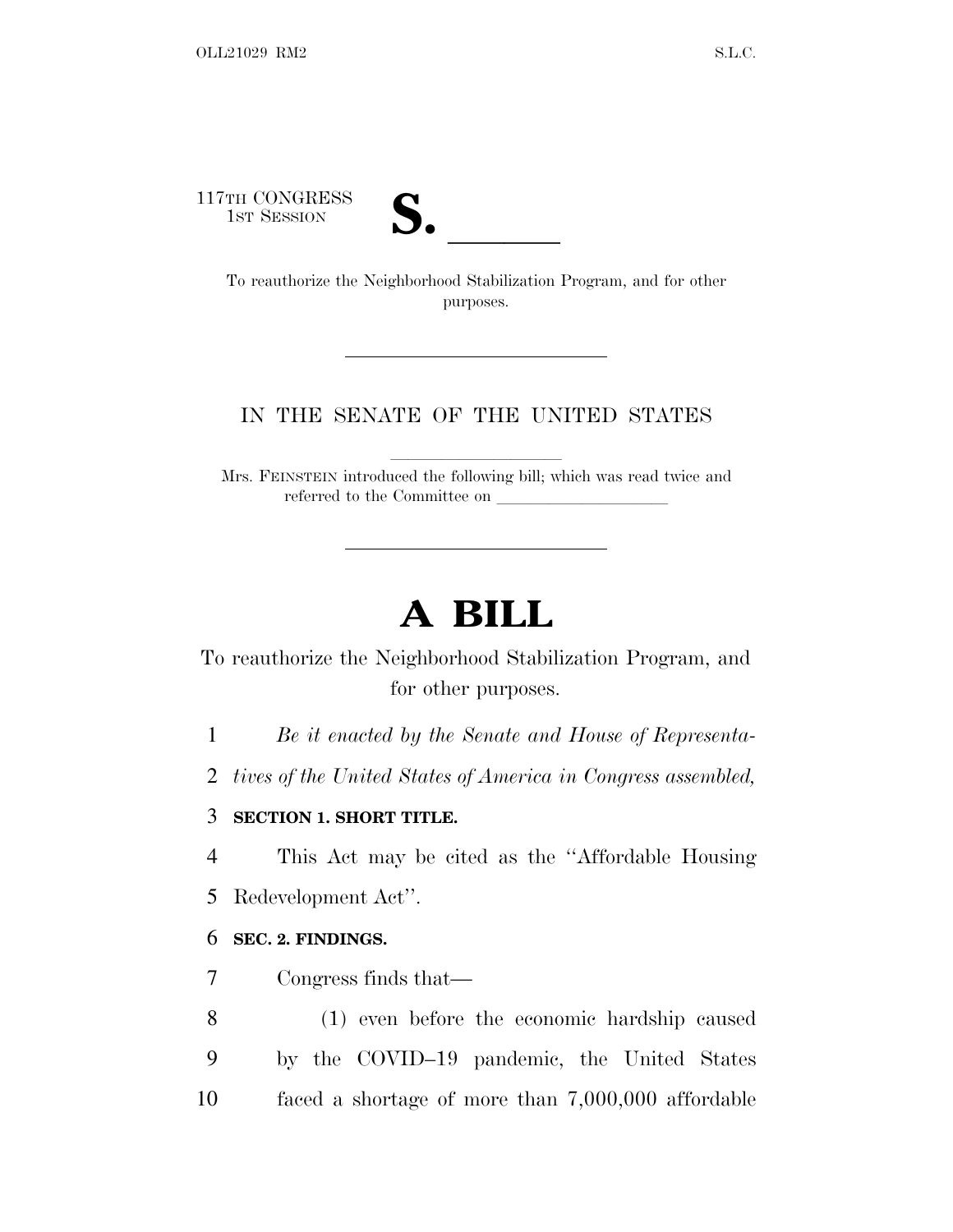OLL21029 RM2 S.L.C.

| 1              | rental homes to meet the needs of extremely low-in-    |
|----------------|--------------------------------------------------------|
| $\overline{2}$ | come renters;                                          |
| $\mathfrak{Z}$ | $(2)$ due to financial burdens and loss of income      |
| 4              | resulting from the pandemic, millions of people in     |
| 5              | the United States are at risk of eviction or fore-     |
| 6              | closure, and the need for affordable housing is ex-    |
| 7              | pected to increase dramatically;                       |
| 8              | (3) homelessness is projected to rise by as much       |
| 9              | as 45 percent across the United States as a result     |
| 10             | of the pandemic and economic crisis, meaning nearly    |
| 11             | $1,000,000$ people in the United States could be expe- |
| 12             | riencing homelessness in the very near future;         |
| 13             | (4) in addition to making long-term investments        |
| 14             | in the affordable housing stock in the United States,  |
| 15             | it is also critically important to focus resources on  |
| 16             | more immediate solutions, such as acquiring and re-    |
| 17             | habilitating existing buildings and placing afford-    |
| 18             | ability requirements on the housing that is produced;  |
| 19             | (5) acquisition and rehabilitation provides two        |
| 20             | distinct advantages by lowering per-unit construction  |
| 21             | costs and making affordable housing units available    |
| 22             | to low-income households much faster; and              |
| 23             | (6) helping States, local governments, and non-        |
| 24             | profit organizations acquire blighted, abandoned, va-  |

cant, foreclosed, or surplus properties and convert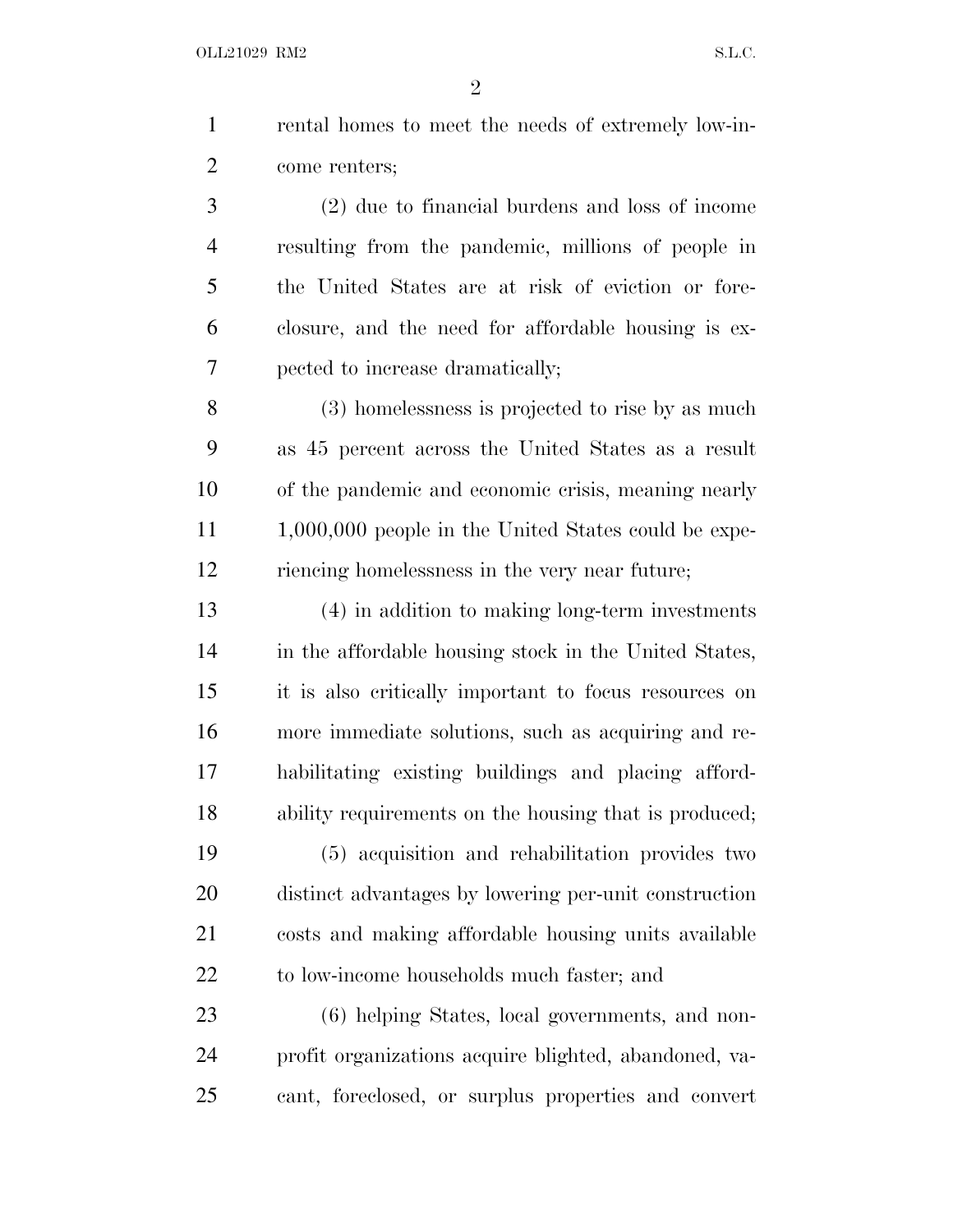| $\mathbf{1}$   | them into affordable housing will allow for the rapid |
|----------------|-------------------------------------------------------|
| $\overline{2}$ | development of new affordable units, while stimu-     |
| 3              | lating local economies and creating jobs.             |
| $\overline{4}$ | SEC. 3. DEFINITIONS.                                  |
| 5              | In this Act:                                          |
| 6              | (1) ELIGIBLE ENTITY.—The term "eligible enti-         |
| 7              | $ty''$ means—                                         |
| 8              | (A) a city, county, city-county collabo-              |
| 9              | rative, public housing authority, or redevelop-       |
| 10             | ment agency; or                                       |
| 11             | (B) any nonprofit entity or consortium of             |
| 12             | nonprofit entities, which may submit an appli-        |
| 13             | cation for a grant under this section in partner-     |
| 14             | ship with a for-profit entity.                        |
| 15             | (2) SECRETARY.—The term "Secretary" means             |
| 16             | the Secretary of Housing and Urban Development.       |
| 17             | SEC. 4. REAUTHORIZATION OF NEIGHBORHOOD STABILIZA-    |
| 18             | TION PROGRAM.                                         |
| 19             | (a) AUTHORIZATION OF FUNDS.—                          |
| 20             | (1) IN GENERAL.—There is authorized to be             |
| 21             | appropriated to the Secretary $$1,500,000,000$ for    |
| 22             | fiscal year 2021, to remain available until expended, |
| 23             | for the provision of emergency assistance for the re- |
| 24             | development of abandoned and foreclosed homes, as     |
| 25             | authorized under title III of division B of the Hous- |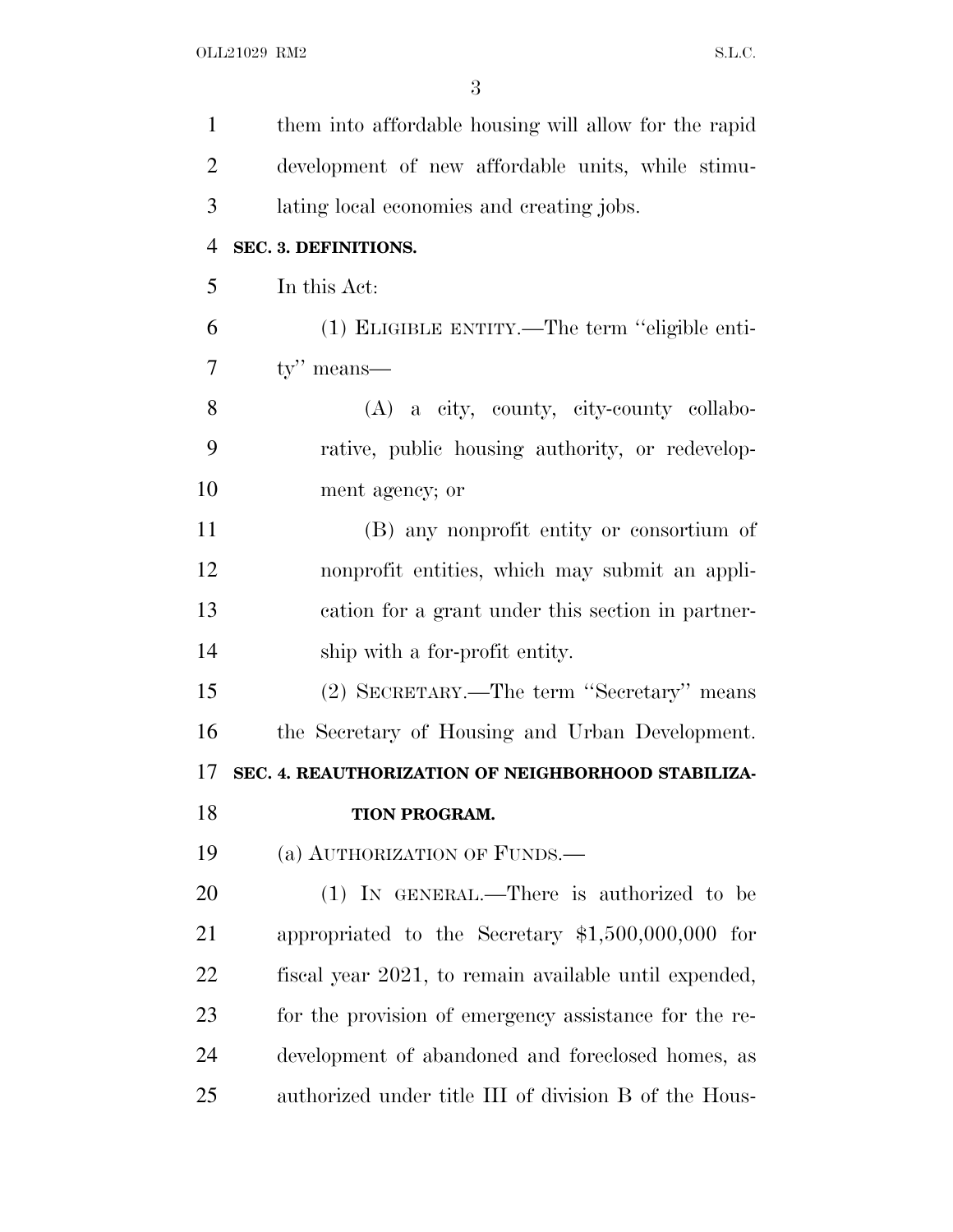ing and Economic Recovery Act of 2008 (42 U.S.C. 5301 note; Public Law 110–289).

3 (2) APPLICABILITY OF PROVISIONS.—

 (A) IN GENERAL.—Except as otherwise provided in this section, the provisions under the second undesignated paragraph under the heading ''COMMUNITY DEVELOPMENT FUND'' under the heading ''COMMUNITY PLANNING AND DEVELOPMENT'' under the heading ''DE- PARTMENT OF HOUSING AND URBAN DEVELOPMENT'' in title XII of division A of the American Recovery and Reinvestment Act of 2009 (Public Law 111–5) relating to assist- ance authorized under title III of division B of the Housing and Economic Recovery Act of 2008 (42 U.S.C. 5301 note; Public Law 110– 289) shall apply with respect to the emergency assistance authorized under paragraph (1).

 (B) CERTAIN CRITERIA NOT APPLICA- BLE.—The fourth proviso in the second undes- ignated paragraph described in subparagraph (A) of this paragraph (relating to grantees in areas with foreclosures and the ability to ex- pend funding within a certain period) shall not apply with respect to the emergency assistance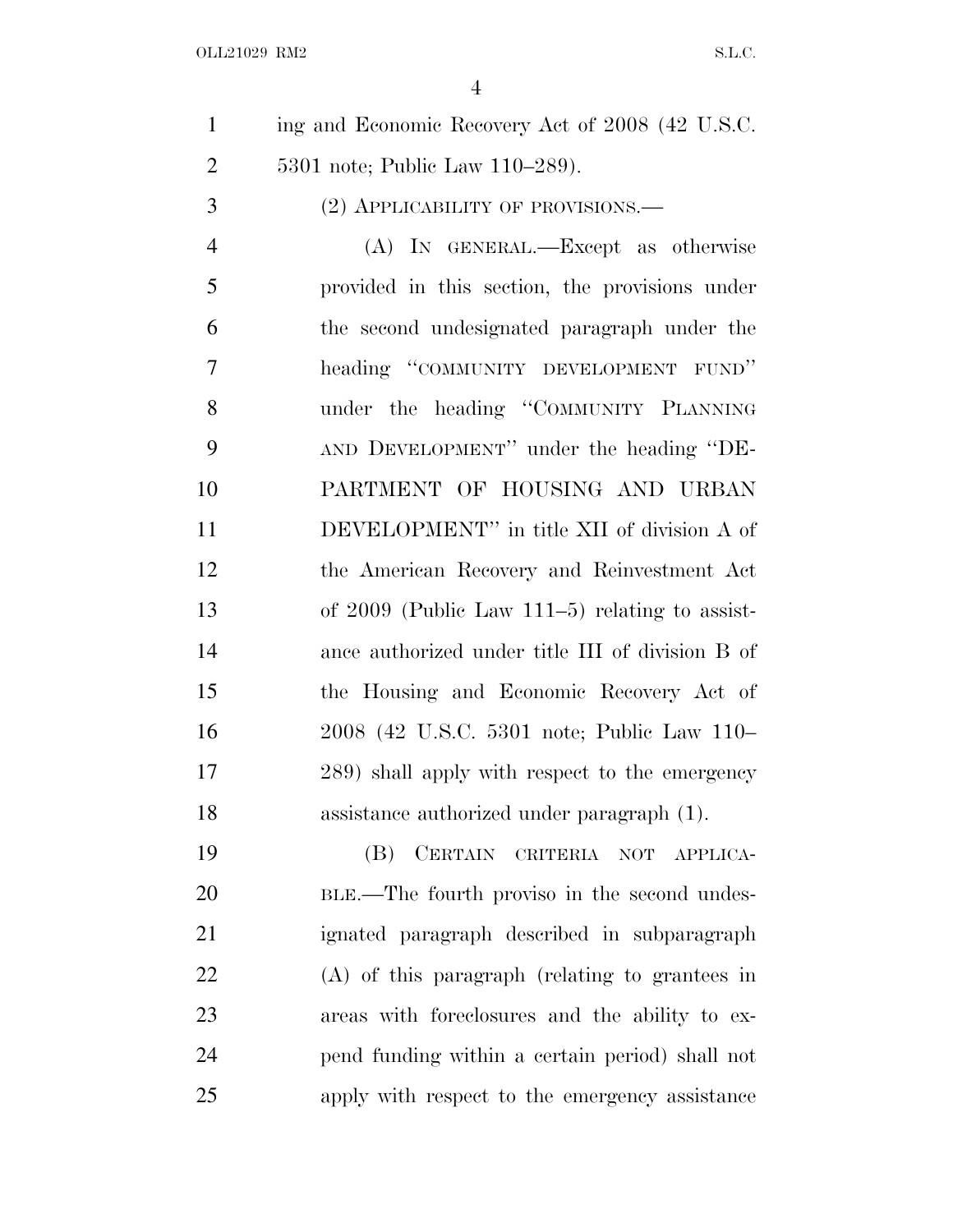| $\mathbf{1}$   | authorized under paragraph (1) of this sub-            |
|----------------|--------------------------------------------------------|
| $\overline{2}$ | section.                                               |
| 3              | (b) GRANTS; APPLICATION.—                              |
| $\overline{4}$ | (1) IN GENERAL.—The Secretary shall award              |
| 5              | grants under this section to eligible entities through |
| 6              | a competitive process.                                 |
| 7              | $(2)$ CRITERIA.—Not later than 75 days after           |
| 8              | the date of enactment of this Act, the Secretary       |
| 9              | shall publish the criteria for awarding grants under   |
| 10             | this section.                                          |
| 11             | (3) APPLICATION.—An eligible entity desiring a         |
| 12             | grant under this section shall submit to the Sec-      |
| 13             | retary an application—                                 |
| 14             | $(A)$ in such manner and containing such               |
| 15             | information as the Secretary may require;              |
| 16             | (B) that demonstrates a capacity to exe-               |
| 17             | cute projects and leverage potential, and any          |
| 18             | other additional factors as determined by the          |
| 19             | Secretary; and                                         |
| 20             | (C) not later than 200 days after the date             |
| 21             | of enactment of this Act.                              |
| 22             | (4) PREFERENCE.—The Secretary shall award              |
| 23             | preference to an application for a grant under this    |
| 24             | section to applicants that submit proposals—           |
|                |                                                        |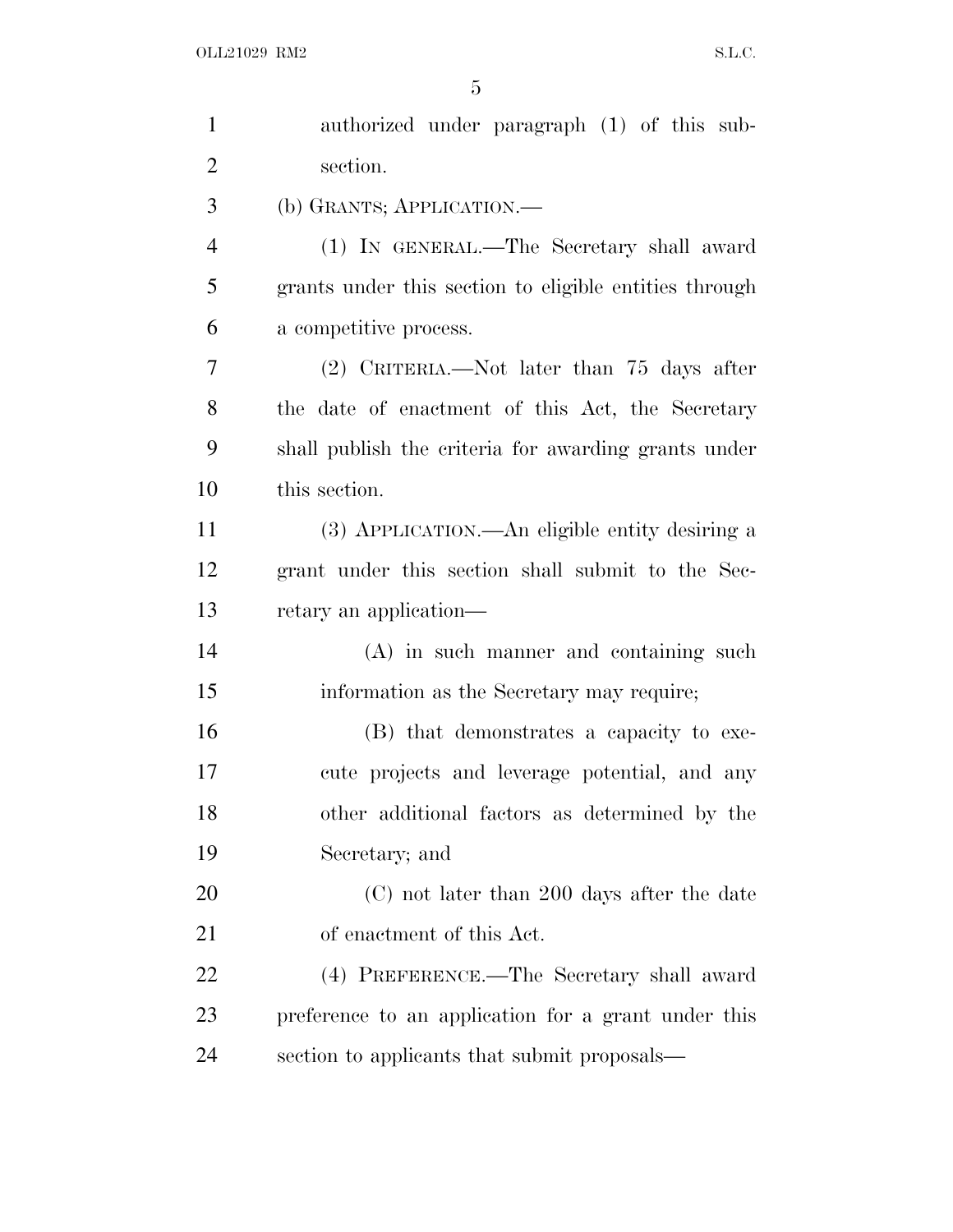| $\mathbf{1}$   | (A) to provide assistance in areas with           |
|----------------|---------------------------------------------------|
| $\overline{2}$ | high levels of cost-burdened households;          |
| 3              | (B) to provide assistance in rural areas;         |
| $\overline{4}$ | (C) to provide assistance in communities          |
| 5              | that have adopted local land-use policies, build- |
| 6              | ing codes, or related regulations that favor      |
| 7              | greater housing production, such as-              |
| 8              | (i) allowing greater density near pub-            |
| 9              | lic transportation lines;                         |
| 10             | (ii) establishing by-right development;           |
| 11             | (iii) eliminating off-street parking re-          |
| 12             | quirements;                                       |
| 13             | (iv) granting density bonuses;                    |
| 14             | (v) enacting high-density and multi-              |
| 15             | family zoning;                                    |
| 16             | (vi) employing inclusionary zoning;               |
| 17             | (vii) relaxing minimum lot sizes; or              |
| 18             | (viii) authorizing conversion of com-             |
| 19             | mercial properties into mixed-use residen-        |
| 20             | tial properties;                                  |
| 21             | (D) to provide assistance in areas that are       |
| 22             | in close proximity to high-frequency public       |
| 23             | transportation; or                                |
| 24             | (E) that have a higher proportion of af-          |
| 25             | fordable units for households with incomes that   |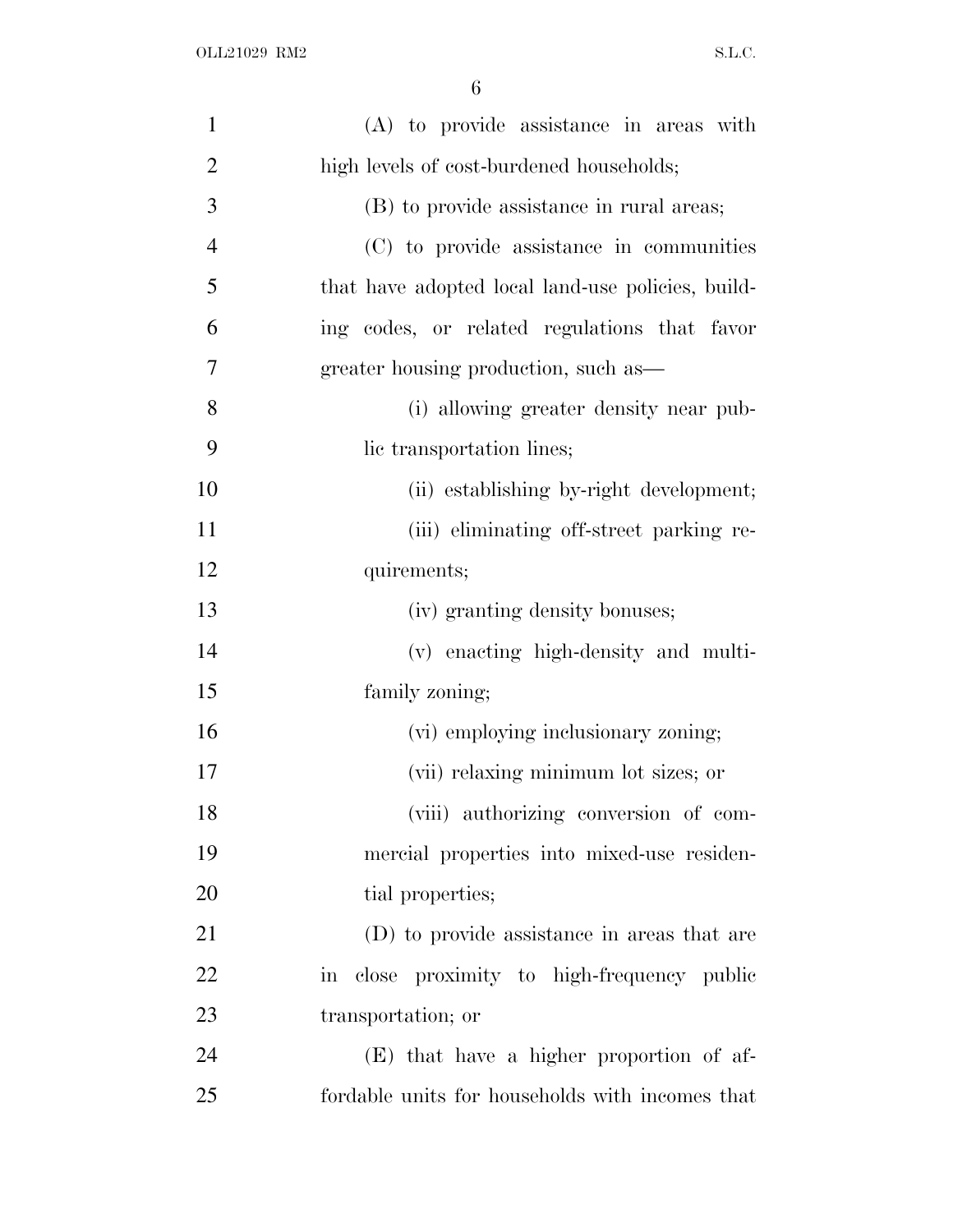| $\mathbf{1}$   | are less than 50 percent of the area median in-      |
|----------------|------------------------------------------------------|
| $\overline{2}$ | come.                                                |
| 3              | (5) DIVERSITY.—In awarding grants under this         |
| $\overline{4}$ | section, the Secretary shall ensure a geographic di- |
| 5              | versity of grantees from across the United States.   |
| 6              | $(e)$ USE OF FUNDS.—                                 |
| 7              | $(1)$ In GENERAL.—A recipient of a grant under       |
| 8              | this section—                                        |
| 9              | (A) shall use grant funds to purchase                |
| 10             | blighted, abandoned, vacant, foreclosed, or sur-     |
| 11             | plus property and convert the property into af-      |
| 12             | fordable housing, which shall serve individuals      |
| 13             | and families with a household income that does       |
| 14             | not exceed 120 percent of the area median in-        |
| 15             | come;                                                |
| 16             | (B) may use grant funds for mixed-use de-            |
| 17             | velopment projects, conversion of non-residen-       |
| 18             | tial office and retail properties, and other rede-   |
| 19             | velopment requiring changes to land use restric-     |
| 20             | tions; and                                           |
| 21             | (C) shall, to the maximum extent fea-                |
| 22             | sible—                                               |
| 23             | (i) provide for the hiring of employees              |
| 24             | who reside in the vicinity, as such term is          |
|                |                                                      |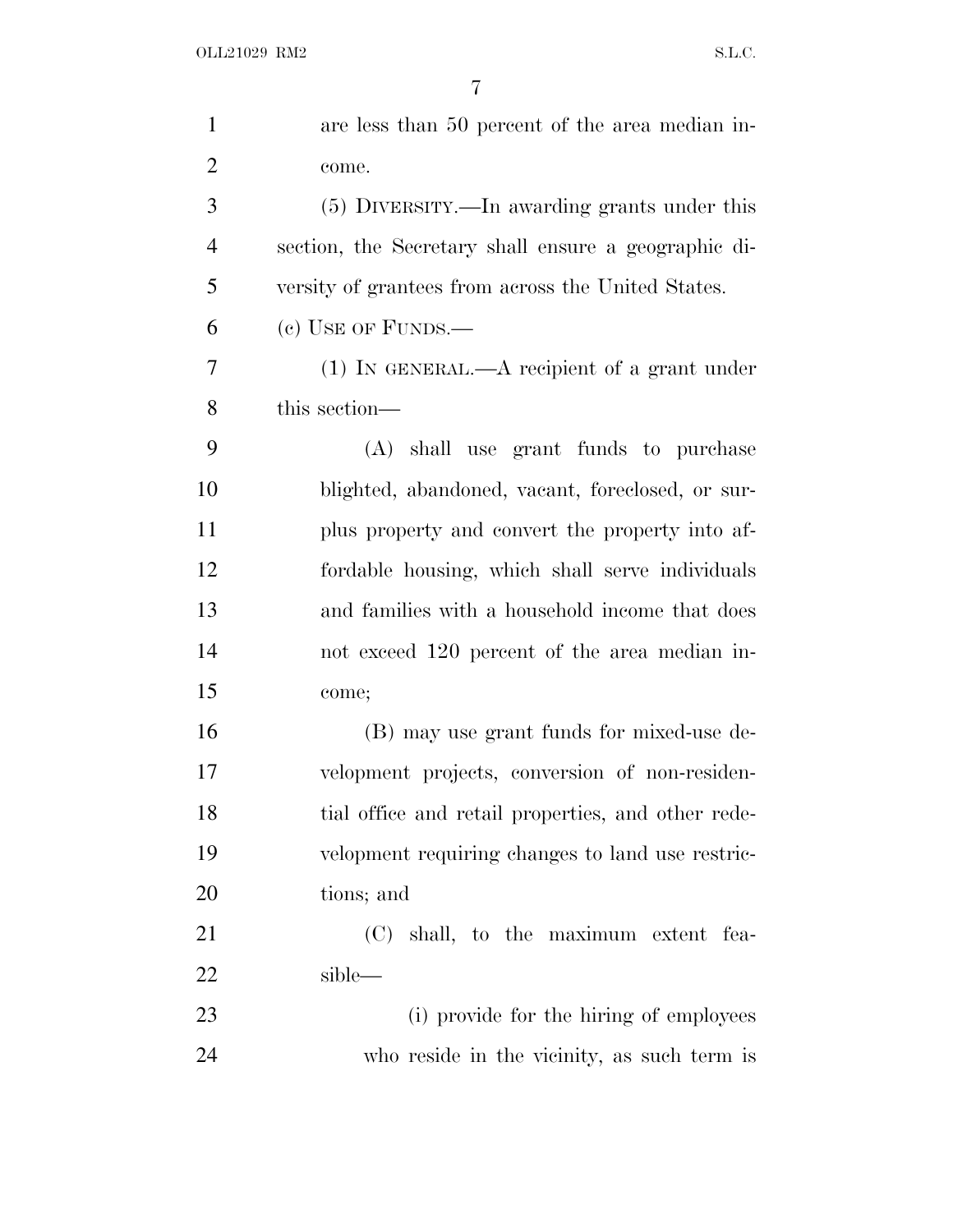| $\mathbf{1}$   | defined by the Secretary, of projects fund-          |
|----------------|------------------------------------------------------|
| $\overline{2}$ | ed under this section; or                            |
| 3              | (ii) contract with small business con-               |
| $\overline{4}$ | cerns owned and controlled by socially and           |
| 5              | economically disadvantaged individuals (as           |
| 6              | defined in section $8(d)(3)(C)$ of the Small         |
| 7              | Business Act (15 U.S.C. $637(d)(3)(C)$ ) re-         |
| 8              | siding in the vicinity of projects funded            |
| 9              | under this section.                                  |
| 10             | (2) SET ASIDE FOR EXTREMELY LOW-INCOME               |
| 11             | AND VERY LOW-INCOME FAMILIES.—Not less than          |
| 12             | 25 percent of the affordable housing described in    |
| 13             | paragraph (1) shall service individuals and families |
| 14             | with a household income that does not exceed 50      |
| 15             | percent of the area median income.                   |
| 16             | (3) AFFORDABILITY PERIODS.—                          |
| 17             | (A) IN GENERAL.—The affordability period             |
| 18             | for housing assisted under this section—             |
| 19             | (i) with respect to rental housing or                |
| 20             | housing with resale restrictions, shall be           |
| 21             | not less than 30 years, beginning on                 |
| 22             | project completion; and                              |
| 23             | (ii) with respect to housing with re-                |
| 24             | capture restrictions, shall be not less than         |
| 25             | $10, 20,$ or $30$ years in accordance with the       |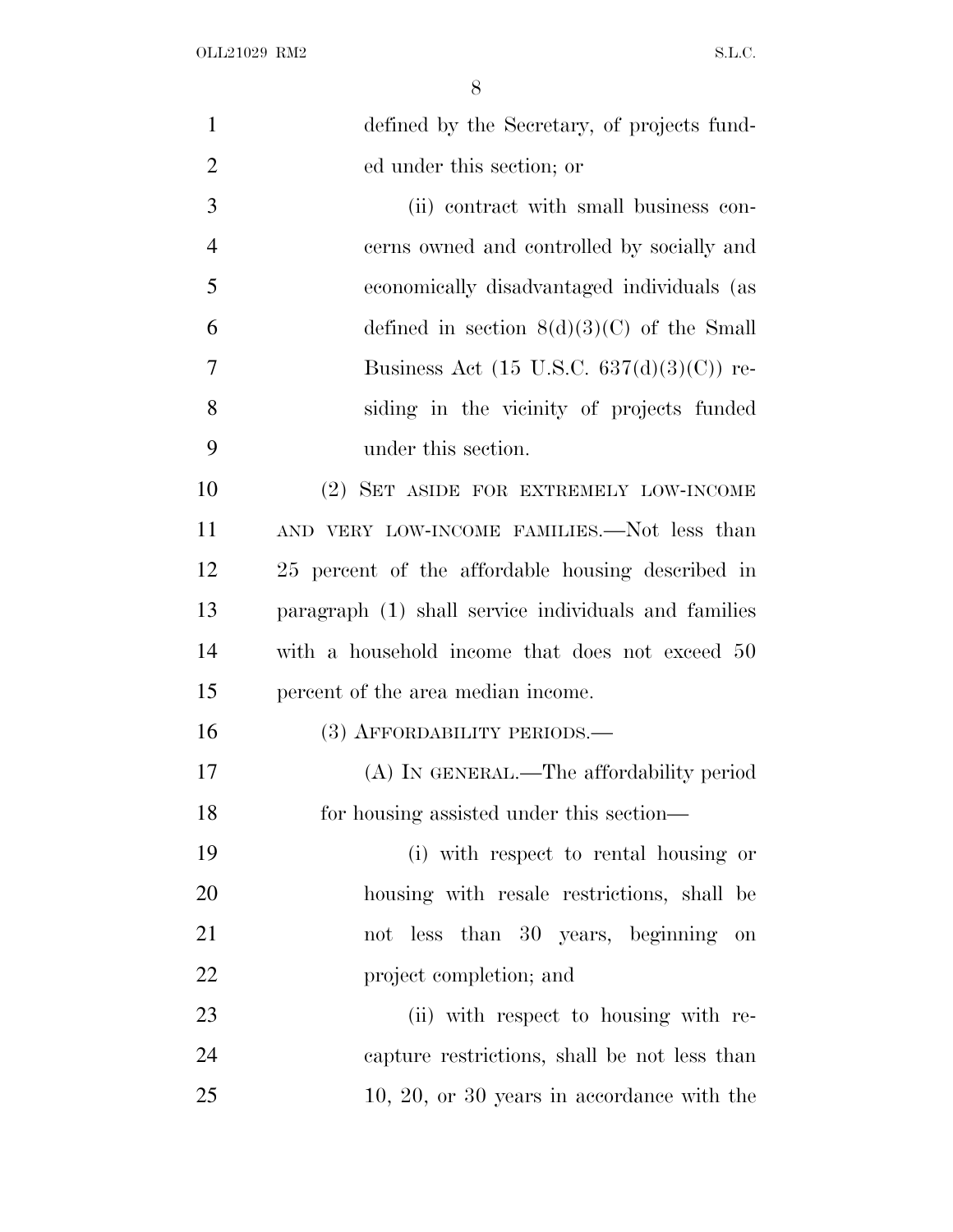OLL21029 RM2  $S.L.C.$ 

| $\mathbf{1}$   | affordability period requirements under                      |
|----------------|--------------------------------------------------------------|
| $\overline{2}$ | section 93.305 of title 24, Code of Federal                  |
| 3              | Regulations, or any successor regulation.                    |
| $\overline{4}$ | (B) LONGER PERIODS PERMITTED.-Noth-                          |
| 5              | ing in subparagraph (A) shall be construed to                |
| 6              | prohibit a recipient of a grant under this sec-              |
| 7              | tion from establishing a longer affordability pe-            |
| 8              | riod than is required under that subparagraph.               |
| 9              | (4) DEADLINE FOR EXPENDING FUNDS. A re-                      |
| 10             | cipient of a grant under this section shall expend—          |
| 11             | $(A)$ not less than 50 percent of allocated                  |
| 12             | funds under this section not later than 3 years              |
| 13             | after the date on which the funds become avail-              |
| 14             | able to the grantee for obligation; and                      |
| 15             | (B) 100 percent of allocated funds under                     |
| 16             | this section not later than 6 years after the                |
| 17             | date on which the funds become available to the              |
| 18             | grantee for obligation.                                      |
| 19             | (d) TECHNICAL ASSISTANCE.—The Secretary may                  |
| 20             | use not more than 2 percent of the funds made available      |
| 21             | under this section to provide technical assistance to grant- |
| 22             | ees under this section.                                      |
| 23             | (e) DEADLINE FOR AWARDING FUNDS.—The Sec-                    |

retary shall award all grant funds authorized under this